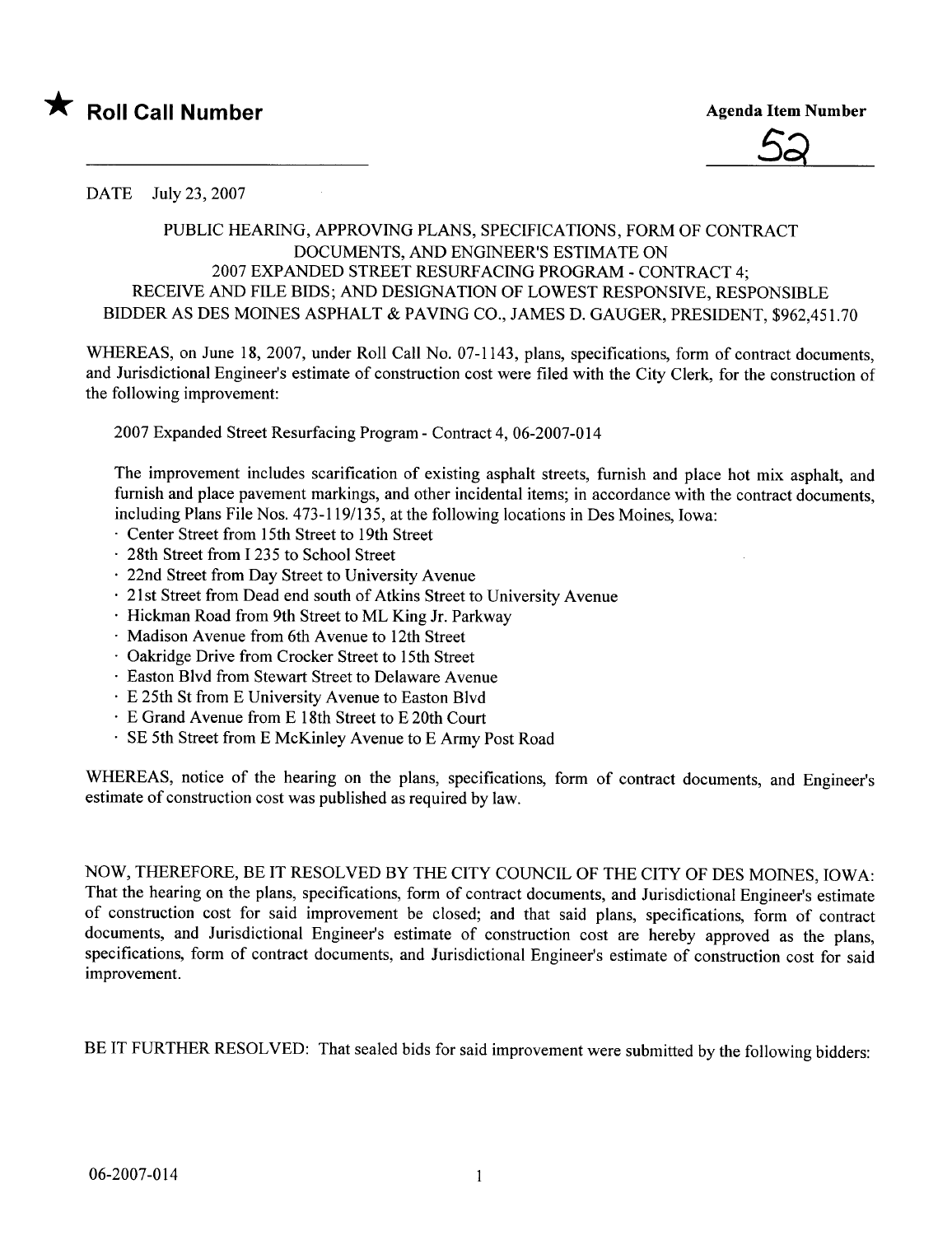

<u>52</u>

DATE July 23, 2007

Des Moines Asphalt & Paving Co. Des Moines, IA

Grimes Asphalt & Paving Corp. Grimes, IA

which were received and opened at a public meeting presided over by the Jurisdictional Engineer in the City Council Chambers, 2nd Floor, City Hall, 400 Robert D. Ray Drive, Des Moines, Iowa at 11 :00 a.m. on July 10, 2007. Said bids and the attached tabulation of bids for said improvement be and are hereby received and fied.

BE IT FURTHER RESOLVED: That the Jurisdictional Engineer has determined that the lowest responsive, responsible bid for the construction of said improvement was submitted by Des Moines Asphalt & Paving Co., James D. Gauger, President, P.O. Box 3365, 5550 NE 22nd Street, Suite 100, Des Moines, lA, 50316 in the amount of \$962,451.70, and said bid be and the same is hereby accepted.

BE IT FURTHER RESOLVED: That the bid security of the unsuccessful bidders be and is hereby authorized and directed to be returned.

BE IT FURTHER RESOLVED: That the Jurisdictional Engineer is hereby directed to secure execution by the lowest responsible, responsive Bidder and its surety of the contract documents in the form heretofore approved by this Council; that the Jurisdictional Engineer is directed to thereafter present said contract documents to this Council for approval and authorization to the Mayor to sign; and that no contract shall be deemed to exist between the City of Des Moines and said Bidder until said contract has been executed by the Bidder, and shall have been approved by this Council and executed by the Mayor and attested to by the City Clerk.

(City Council Communication Number <u>U</u> | **433** attached.)

Moved by to adopt.

FORM APPROVED:

Kathleen Vanderpool Deputy City Attorney

FUNDS AVAILABLE

Au Chile

Allen McKinley Des Moines Finance Director

Funding Source: 2007-2008 CIP, Page Street-46, Special City-wide Street Improvements, STR217, Being: <sup>S</sup>Gaming Monies from the Agreement with Polk County and The Racing Association of Central Iowa anticipated to be received January/February 2008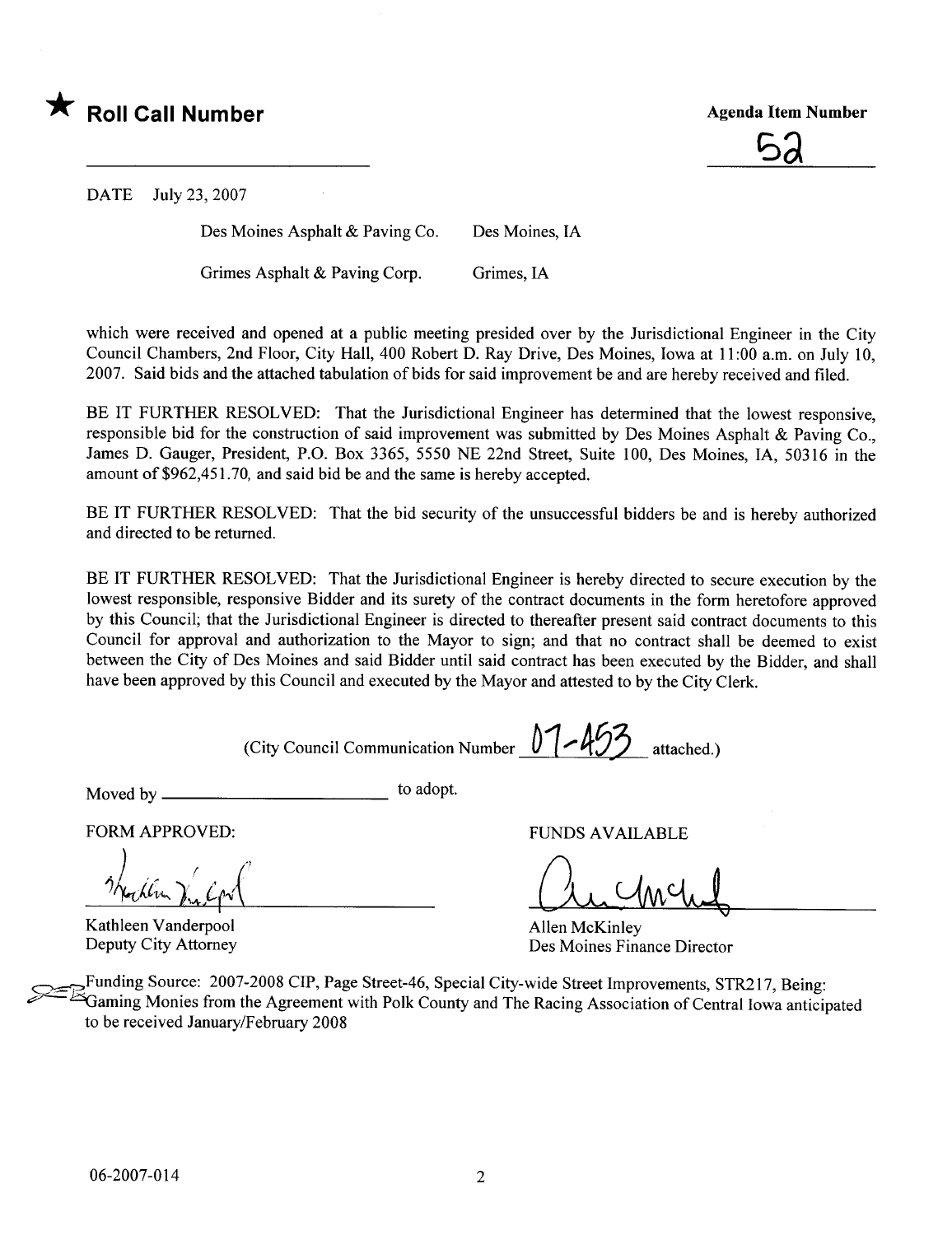



DATE July 23, 2007

 $\bar{z}$ 

| <b>COUNCIL ACTION</b> | <b>YEAS</b> | <b>NAYS</b> | <b>PASS</b> | <b>ABSENT</b>   |
|-----------------------|-------------|-------------|-------------|-----------------|
| <b>COWNIE</b>         |             |             |             |                 |
| <b>COLEMAN</b>        |             |             |             |                 |
| <b>HENSLEY</b>        |             |             |             |                 |
| <b>KIERNAN</b>        |             |             |             |                 |
| <b>MAHAFFEY</b>       |             |             |             |                 |
| <b>MEYER</b>          |             |             |             |                 |
| <b>VLASSIS</b>        |             |             |             |                 |
| <b>TOTAL</b>          |             |             |             |                 |
| <b>MOTION CARRIED</b> |             |             |             | <b>APPROVED</b> |
|                       |             |             |             |                 |
|                       |             |             |             |                 |
|                       |             |             |             | Mayor           |

I, Diane Rauh, City Clerk of said City Council, hereby certify that at a meeting of the City Council, held on the above date, among other proceedings the above was adopted.

IN WITNESS WHEREOF, I have hereunto set my hand and affixed my seal the day and year first above written.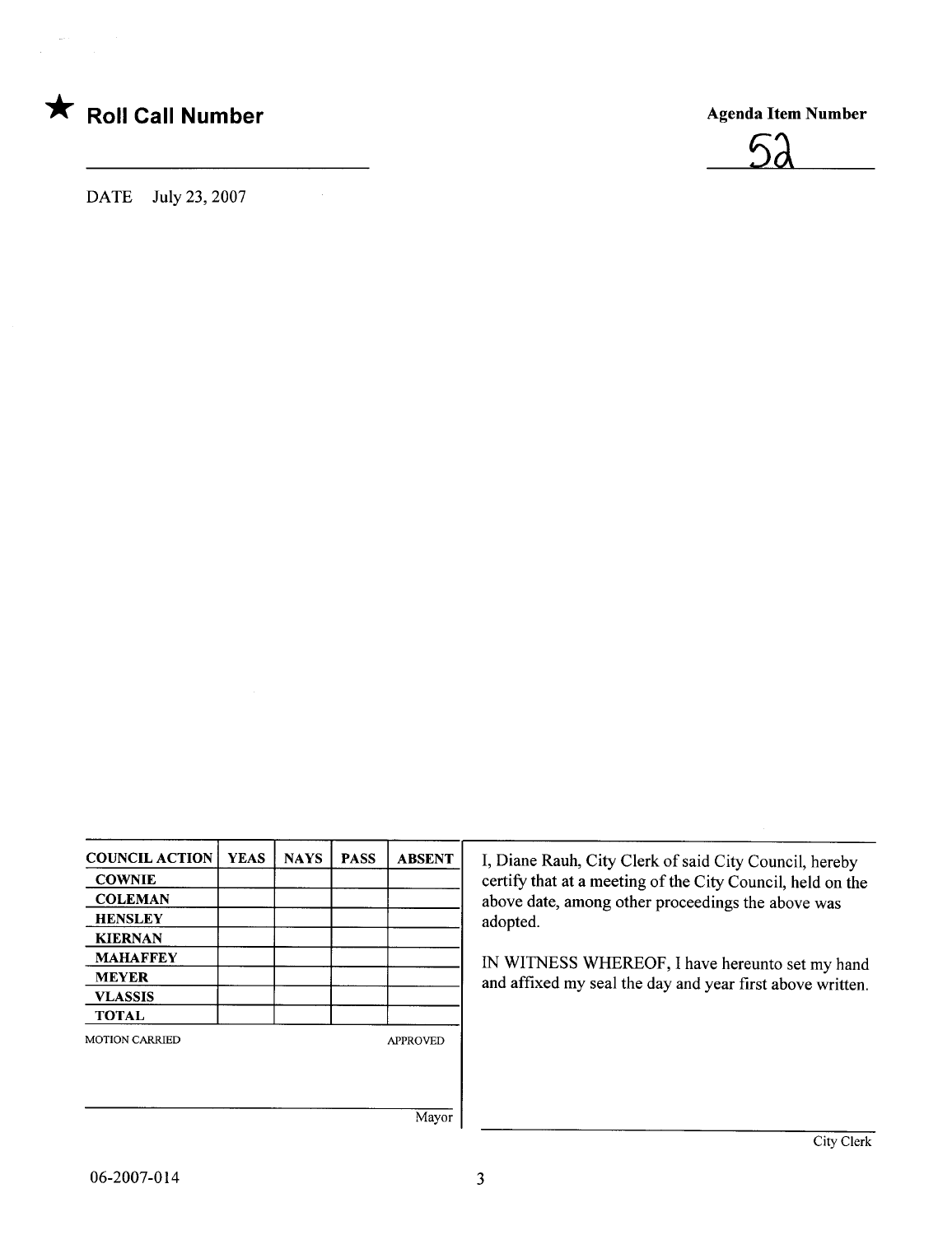